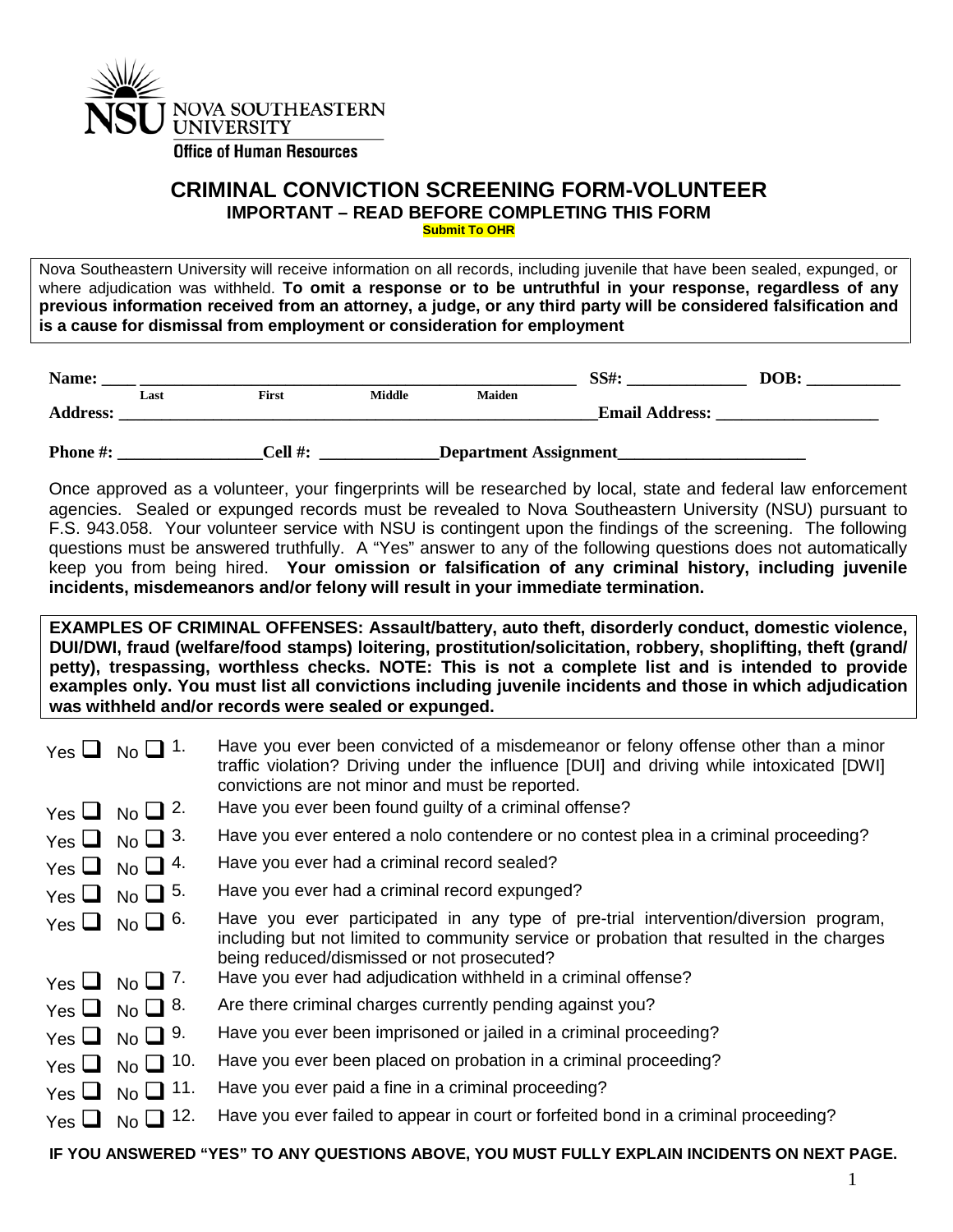

**Office of Human Resources** 

## **Teachers are required to complete questions 13-16**

|                                                                                                                                                                                                                                                                   | $Y_{\text{es}} \square_{N_0} \square$ 13. Have you ever had a teaching certificate revoked or suspended? If yes, in what state |  |  |  |  |
|-------------------------------------------------------------------------------------------------------------------------------------------------------------------------------------------------------------------------------------------------------------------|--------------------------------------------------------------------------------------------------------------------------------|--|--|--|--|
|                                                                                                                                                                                                                                                                   | $Y_{\text{es}} \square$ No $\square$ 14. Have you ever had sanctions placed on your teaching certificate for any reason?       |  |  |  |  |
| Yes $\Box$ No $\Box$ 15. Have you ever been denied a teaching certificate anywhere?                                                                                                                                                                               |                                                                                                                                |  |  |  |  |
|                                                                                                                                                                                                                                                                   | Yes $\Box$ No $\Box$ 16. Is disciplinary action currently pending anywhere against your teaching certificate?                  |  |  |  |  |
| IF YOU ANSWERED "YES" TO ANY OF THE QUESTIONS 1-16, YOU MUST FULLY EXPLAIN BELOW. BE SURE<br>TO GIVE THE NAME OF THE STATE IN WHICH YOUR TEACHING CERTIFICATE WAS REVOKED, SUSPENDED,<br>SANCTIONED, AND DENIED OR WHERE ACTION IS CURRENTLY PENDING AGAINST YOU. |                                                                                                                                |  |  |  |  |
| <b>INCIDENT#1</b>                                                                                                                                                                                                                                                 |                                                                                                                                |  |  |  |  |
|                                                                                                                                                                                                                                                                   |                                                                                                                                |  |  |  |  |
|                                                                                                                                                                                                                                                                   |                                                                                                                                |  |  |  |  |

\_\_\_\_\_\_\_\_\_\_\_\_\_\_\_\_\_\_\_\_\_\_\_\_\_\_\_\_\_\_\_\_\_\_\_\_\_\_\_\_\_\_\_\_\_\_\_\_\_\_\_\_\_\_\_\_\_\_\_\_\_\_\_\_\_\_\_\_\_\_\_\_\_\_\_\_\_\_\_\_\_\_\_\_\_\_

\_\_\_\_\_\_\_\_\_\_\_\_\_\_\_\_\_\_\_\_\_\_\_\_\_\_\_\_\_\_\_\_\_\_\_\_\_\_\_\_\_\_\_\_\_\_\_\_\_\_\_\_\_\_\_\_\_\_\_\_\_\_\_\_\_\_\_\_\_\_\_\_\_\_\_\_\_\_\_\_\_\_\_\_\_\_

\_\_\_\_\_\_\_\_\_\_\_\_\_\_\_\_\_\_\_\_\_\_\_\_\_\_\_\_\_\_\_\_\_\_\_\_\_\_\_\_\_\_\_\_\_\_\_\_\_\_\_\_\_\_\_\_\_\_\_\_\_\_\_\_\_\_\_\_\_\_\_\_\_\_\_\_\_\_\_\_\_\_\_\_\_ \_\_\_\_\_\_\_\_\_\_\_\_\_\_\_\_\_\_\_\_\_\_\_\_\_\_\_\_\_\_\_\_\_\_\_\_\_\_\_\_\_\_\_\_\_\_\_\_\_\_\_\_\_\_\_\_\_\_\_\_\_\_\_\_\_\_\_\_\_\_\_\_\_\_\_\_\_\_\_\_\_\_\_\_\_

Please provide detailed explanation: \_\_\_\_\_\_\_\_\_\_\_\_\_\_\_\_\_\_\_\_\_\_\_\_\_\_\_\_\_\_\_\_\_\_\_\_\_\_\_\_\_\_\_\_\_\_\_\_\_\_\_\_\_\_\_\_

## **INCIDENT #2 (Attach more sheets if needed)**

Offense: \_\_\_\_\_\_\_\_\_\_\_\_\_\_\_\_\_\_\_\_\_\_\_\_\_\_\_\_\_\_\_\_\_\_\_\_\_\_\_\_\_\_\_\_\_\_\_\_\_\_\_\_\_\_\_\_\_\_\_\_\_\_\_\_\_\_\_\_\_\_\_\_\_\_\_\_\_\_

Final disposition: \_\_\_\_\_\_\_\_\_\_\_\_\_\_\_\_\_\_\_\_\_\_\_\_\_\_\_\_\_\_\_\_\_\_\_\_\_\_\_\_\_\_\_\_\_\_\_\_\_\_\_\_\_\_\_\_\_\_\_\_\_\_\_\_\_\_\_\_\_\_\_\_

|  | Date of Adjudication: ________________ |  |  |  |
|--|----------------------------------------|--|--|--|
|  |                                        |  |  |  |
|  |                                        |  |  |  |
|  |                                        |  |  |  |
|  |                                        |  |  |  |
|  |                                        |  |  |  |
|  |                                        |  |  |  |
|  |                                        |  |  |  |
|  |                                        |  |  |  |